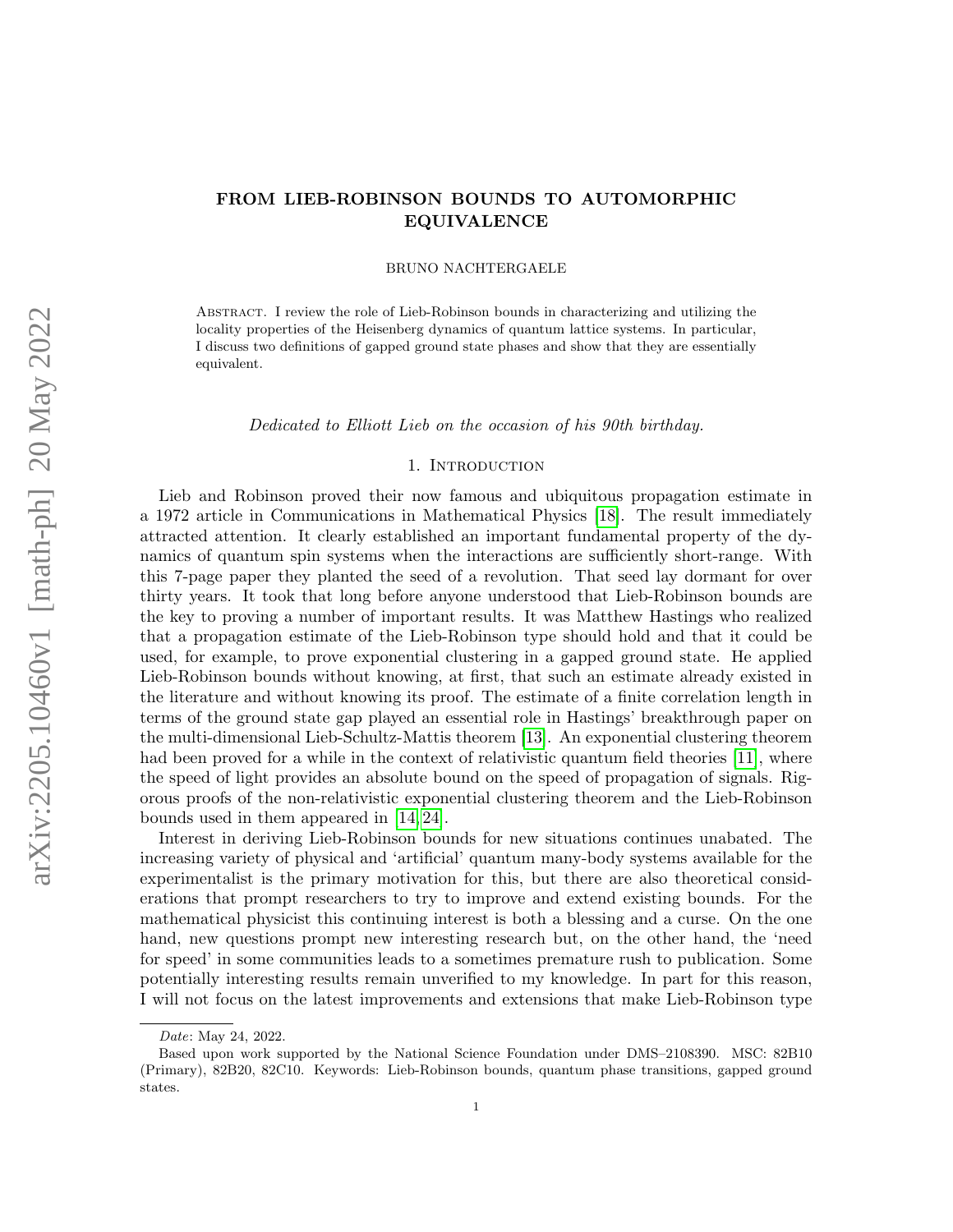bounds available for an ever wider variety of physical systems. Instead, I focus on the role Lieb-Robinson bounds play in the definition and classification of gapped ground state phases. That topic too continues to develop and we restrict ourselves here to reviewing the importance of locality properties and the fundamental role Lieb-Robinson bounds play in expressing the locality properties quantitatively.

### 2. Lieb-Robinson bounds

Lieb-Robinson bounds are a quantitative expression of the (quasi-)locality of the dynamics of a quantum many-body system. This locality property stems from the decay of the interaction strength as a function of distance. There are different ways of imposing sufficient decay conditions on the interactions that allow one to prove a Lieb-Robinson bound. The form the bounds take depends, among other things, on the form of the assumptions. It is not my goal here to review the many options that have been discussed in the literature, but rather to emphasize how the concept of locality is playing a central role in current research on quantum many-body physics.

2.1. Locality of observables. For simplicity of the presentation, we will restrict ourselves to quantum spin systems. It is useful to leave the 'lattice' as general as possible. This means considering spins associated with the points in a discrete metric space  $(\Gamma, d)$  that obeys a growth condition on the number of sites in balls: we will assume that there are constants  $c, \nu > 0$  such that the number of points in a ball of radius r is bounded by  $1 + cr^{\nu}$ . Some authors assume that the set is Delone, meaning that  $\Gamma$  is embedded in  $\mathbb{R}^d$ , for some d, that the bound on the growth of balls follows from a minimum distance between points and, in addition, that there is also a radius  $r_0 > 0$ , such that  $|B_x(r)| \geq 2$  for all  $r > r_0, x \in \Gamma$ . Such an assumption is not needed for the main results I discuss here. As a concrete example of  $(\Gamma, d)$ , one can think of  $\mathbb{Z}^{\nu}$ ,  $\nu \geq 1$ , with the usual  $\ell^{1}$  distance.

For each  $x \in \Gamma$ , the observable algebra is a finite-dimensional complex matrix algebra  $\mathcal{A}_{\{x\}}$ , and for finite  $\Lambda \subset \Gamma$ ,

$$
\mathcal{A}_{\Lambda}=\bigotimes_{x\in \Lambda}\mathcal{A}_{\{x\}}.
$$

For  $\Lambda_1 \subset \Lambda_2$ ,  $\mathcal{A}_{\Lambda_1}$  is naturally embedded into  $\mathcal{A}_{\Lambda_2}$  and therefore we can define

$$
\mathcal{A}_{\mathrm{loc}} = \bigcup_{\mathrm{finite} \; \Lambda \subset \Gamma} \mathcal{A}_{\Lambda}, \quad \mathcal{A}_{\Gamma} = \overline{\mathcal{A}_{\mathrm{loc}}}^{\|\cdot\|},
$$

where the completion is taken with respect to the standard operator norm. This turns  $\mathcal{A}_{\Gamma}$ into a  $C^*$ -algebra. The algebras  $\mathcal{A}^{\text{loc}}_{\Gamma}$  and  $\mathcal{A}_{\Gamma}$  are referred to as the algebras of *local* and quasi-local observables, respectively.  $A \in \mathcal{A}_{\Lambda}$  is said to be supported in  $\Lambda$ , and the support of A, supp A, is the smallest  $\Lambda$  for which  $A \in \mathcal{A}_{\Lambda}$ .

By construction, for all  $A \in \mathcal{A}_{\Gamma}$  and any increasing sequence of finite  $\Lambda_n \uparrow \Gamma$ , there exists a sequence of local observables  $A_n \in A_{\Lambda_n}$ , such that  $A_n \to A$ . We will characterize the rate of convergence by positive non-increasing functions f with  $\lim_{n} f(n) = 0$ , which we will refer to as *decay functions*.

For a given sequence  $(\Lambda_n)$ , increasing to Γ, and a decay function f, we define

(2.1) 
$$
||A||_f = ||A|| + \sup_n f(n)^{-1} \inf \{ ||A - A_n|| \mid A_n \in A_{\Lambda_n} \},
$$

and

<span id="page-1-0"></span>
$$
\mathcal{A}_{\Gamma}^{f} = \{ A \in \mathcal{A}_{\Gamma} \mid ||A||_{f} < \infty \}.
$$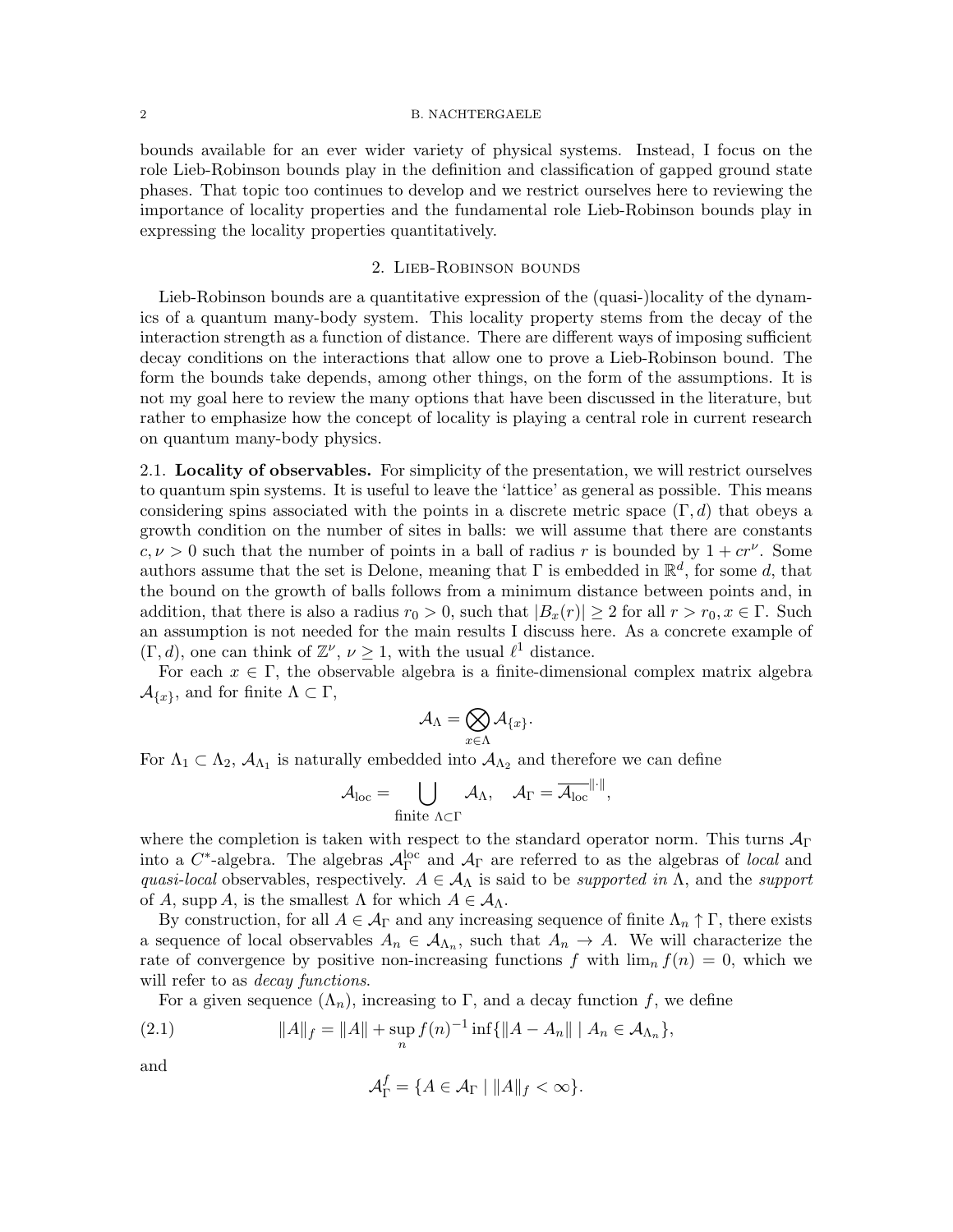It is not hard to show that  $\mathcal{A}_{\Gamma}^f$  $\frac{f}{\Gamma}$  is a Banach \*-algebra with norm  $\|\cdot\|_f$  [\[22\]](#page-9-5).

A concrete sequence of local approximations of any  $A \in \mathcal{A}_{\Gamma}$  is obtained by using the conditional expectations  $\Pi_{\Lambda}$  determined by the tracial state,  $\rho$ , on  $\mathcal{A}_{\Gamma}$ ,

$$
\Pi_{\Lambda} = \mathrm{id}_{\mathcal{A}_{\Lambda}} \otimes \rho \upharpoonright_{\mathcal{A}_{\Gamma \setminus \Lambda}}.
$$

The local approximations given by  $\Pi_{\Lambda_n}(A)$  are not necessarily optimal but the error is always bounded by twice the optimal one: for any  $A_n \in A_{\Lambda_n}$  we have  $\Pi_{\Lambda_n}(A_n) = A_n$  and, hence

$$
\inf\{\|A-B\| \mid B \in A_{\Lambda_n}\} \le \|A-\Pi_{\Lambda_n}(A)\| \le \|A-A_n\| + \|\Pi_{\Lambda_n}(A_n-A)\| \le 2\|A-A_n\|,
$$

where, for the last step, we used  $\|\Pi_{\Lambda_n}\|=1$ . By replacing the inf in [\(2.1\)](#page-1-0) by  $\|A-\Pi_{\Lambda_n}(A)\|$ one obtains a more explicit equivalent norm.

For lattice systems with an infinite-dimensional Hilbert space at each site, such as oscillator lattices, a normalized trace does not exist, yet the same type of estimates can be obtained [\[23\]](#page-9-6).

Lieb-Robinson bounds express locality of observables by a commutator estimate, which is again equivalent to the error of local approximations up to a factor of 2:

$$
||A - \Pi_{\Lambda}(A)|| \le \sup_{B \in \mathcal{A}_{\Gamma \backslash \Lambda}, ||B|| = 1} ||[A, B]|| \le 2||A - \Pi_{\Lambda}(A)||.
$$

This relation also shows that  $\mathcal{A}_{\Gamma}$  for any countably infinite  $\Gamma$ , is asymptotically abelian in the sense that

$$
\lim_{n} \sup_{B \in \mathcal{A}_{\Gamma \setminus \Lambda_n}, \|B\| = 1} \| [A, B] \| = 0,
$$

for all  $A \in \mathcal{A}_{\Gamma}$  and increasing sequences  $\Lambda_n \uparrow \Gamma$ .

A common choice for the finite volumes  $\Lambda_n$  is balls of radius n centered at some  $x \in \Gamma$ . For many families of decay functions that have been used in the literature so far, the choice of  $x$ is not important as the norms defined with different  $x$  are all equivalent. For some purposes, it is better to consider a Fréchet space of observables with a family of (semi-)norms [\[16\]](#page-9-7).

2.2. Interactions with sufficient decay. A quantum spin model is typically defined in terms of an interaction: a map  $\Phi$  defined on the finite subsets of  $\Gamma$  such that  $\Phi(X)$  =  $\Phi(X)^* \in \mathcal{A}_X$ , for all finite  $X \subset \Gamma$ . For each finite  $\Lambda \subset \Gamma$ , a local Hamiltonian is defined as follows:

$$
H_{\Lambda} = \sum_{X \subset \Lambda} \Phi(X),
$$

which in turn defines the finite-volume Heisenberg dynamics:

$$
\tau_t^{\Lambda}(A) = U_{\Lambda}(t)^* A U_{\Lambda}(t), \text{ with } U_{\Lambda} = e^{-itH_{\Lambda}}.
$$

 $\{\tau_t^{\Lambda}\}_{t\in\mathbb{R}}$  is a group of \*-automorphisms of  $\mathcal{A}_{\Gamma}$  that leaves  $\mathcal{A}_{\Lambda}$  invariant.

If the interaction depends on time,  $t \mapsto \Phi(X, t) \in \mathcal{A}_X$ , bounded and measurable, then

$$
\frac{d}{dt}U_{\Lambda}(t,s) = -iH_{\Lambda}(t)U_{\Lambda}(t,s)
$$

$$
U_{\Lambda}(s,s) = 1,
$$

defines co-cycles of unitaries  $U_{\Lambda}(t, s)$  and automorphisms

$$
\tau_{t,s}^{\Lambda}(A) = U_{\Lambda}(t,s)^{*}AU_{\Lambda}(t,s).
$$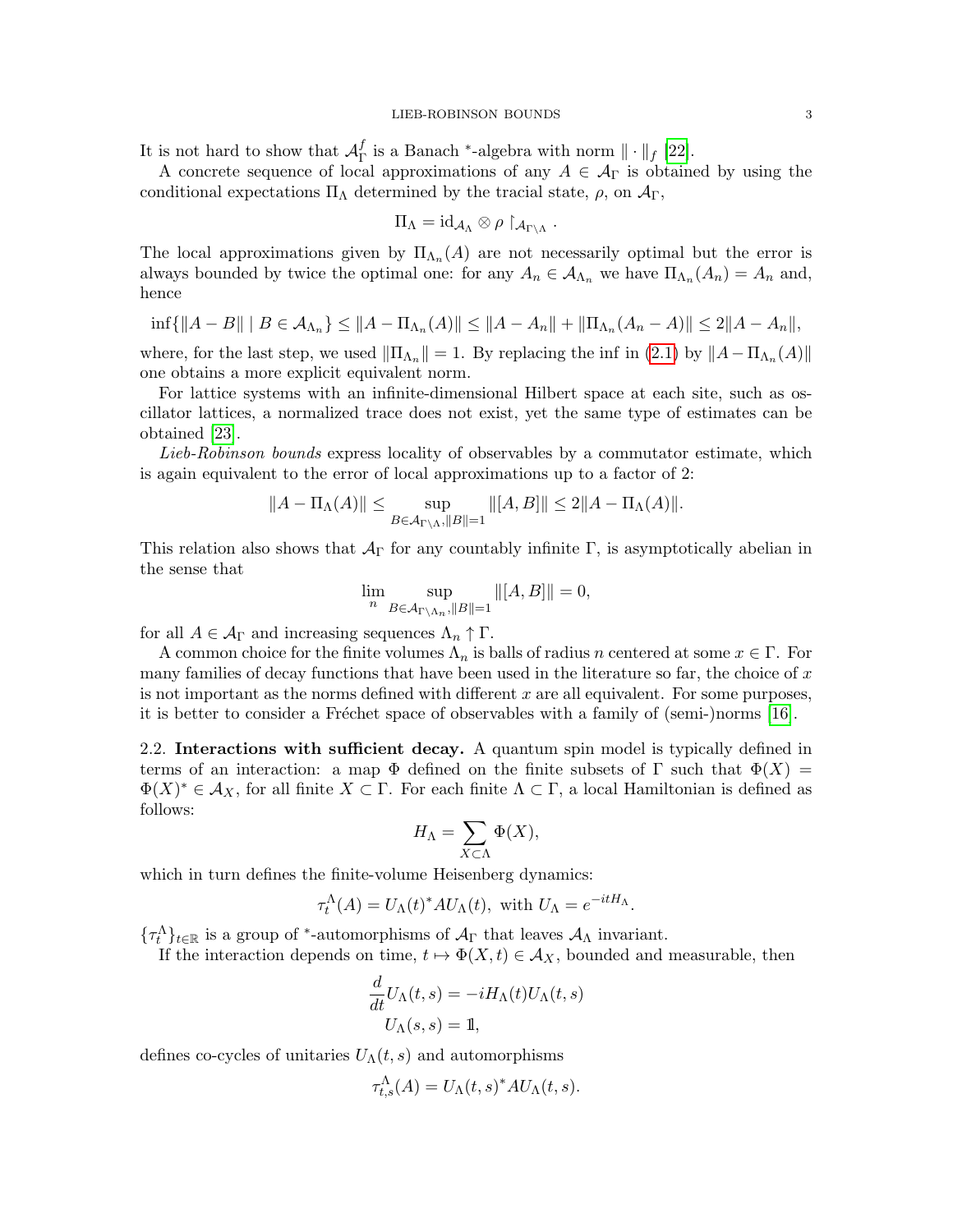In applications we often make the further assumption that the t-dependence is piecewise differentiable and t may take values in a finite or infinite interval  $I \subset \mathbb{R}$ .

If for all  $x \in \Gamma$ ,  $\sum_{X,x \in X} ||\Phi(X)|| < \infty$ , we can define a derivation  $\delta : A_{loc} \to A_{\Gamma}$ , by

$$
\delta(A) = \sum_{X, X \cap Y \neq \emptyset} [\Phi(X), A], \quad A \in \mathcal{A}_Y, \text{ finite } Y \subset \Gamma.
$$

Under conditions of sufficient decay,  $\delta$  can be exponentiated to define  $\tau_t^{\Phi} = e^{it\delta}$ , a dynamics on  $\mathcal{A}_{\Gamma}$ . In practice, one finds conditions on  $\Phi$  such that  $\tau_t^{\Lambda}(A)$  converges for all  $A \in \mathcal{A}_{loc}$ as  $\Lambda \uparrow \Gamma$ , uniformly in t in compact intervals.

A convenient way to state such a decay condition uses the notion of F-function, defined as follows.

- i.  $F : [0, \infty) \to (0, \infty)$ , non-decreasing;
- ii.  $||F||_1 := \sup_{y \in \Gamma} \sum_{x \in \Gamma} F(d(x, y)) < \infty;$
- iii.  $\sum_{z \in \Gamma} F(d(x, z))F(d(z, y)) \leq C_F F(d(x, y)))$  for all  $x, y \in \Gamma$  and a suitable constant  $C_F$ .

Then, for an interaction  $\Phi$  as above, possibly time-dependent, we define

$$
\|\Phi\|_{F}(t) = \sup_{x,y \in \Gamma} \frac{1}{F(d(x,y))} \sum_{X,x,y \in X} \|\Phi(X,t)\|, t \in I.
$$

Given F and I we can then define the Banach space of interactions continuous on I:

 $\mathcal{B}_F(I) = \{\Phi(\cdot,\cdot) \mid \Phi(X,\cdot) \text{ continuous for all finite } X \subset \Gamma, \text{ and } \|\Phi(t)\|_F \text{ is locally bounded}\}.$ 

For  $\Gamma = \mathbb{Z}^{\nu}$ , it is easy to check that

$$
F(r) = \frac{1}{(1+r)^{\nu+\epsilon}}, \text{ for any } \epsilon > 0
$$

is an  $F$ -function. Furthermore  $F$  of the following form are  $F$ -functions:

$$
F(r) = e^{-ag(r)} F_0(r),
$$

where  $F_0$  is an F-function and  $g : [0, \infty) \to [0, \infty)$  is sub-additive. Useful choices for g are  $g(r) = r^{\theta}, \theta \in (0, 1],$  and  $g(r) = r/(\log(1+r)^2)$ . The first characterizes interactions with exponential and stretched exponential decay and the second applies to the typical case of interactions defining the quasi-adiabatic evolution (see [\(3.2\)](#page-7-0)). The spaces of interactions defined by F-functions with stretched exponential pre-factor will also be denoted by  $\mathcal{B}_{a,\theta}$ .

If for some F-function F,  $\|\Phi\|_F(t)$  is locally bounded, it follows that the limit  $\tau_t^{\Phi}(A)$ defines a strongly continuous one-parameter group of automorphisms of  $\mathcal{A}_{\Gamma}$ ,  $\tau_t^{\Phi} = e^{it\delta}$ . In this situation,  $\delta$  is the closure of  $\delta$ , i.e.,  $\mathcal{A}_{loc}$  is a core for  $\delta$ .

In general, there are many interactions  $\Phi$  that generate the same dynamics, and this freedom is useful. For example, if  $(\Gamma, d)$  is a Delone subset of  $\mathbb{R}^{\nu}$ , one can assume that  $\Phi$  is supported on balls  $b_x(n) \subset \Gamma$  and express decay by a condition of the form

$$
\|\Phi(b_x(n))\| \le \|\Phi\|_f f(n), \text{ for all } x \in \Gamma.
$$

A procedure to do this is described in [\[28,](#page-9-8) Section 2.5]. The generator  $\delta$  can then be given on  $\mathcal{A}_q$ , for some g, as

$$
\delta(A) = \sum_{x} [\Phi_x, A], \quad \Phi_x = \sum_{n \ge 1} \Phi(b_x(n)).
$$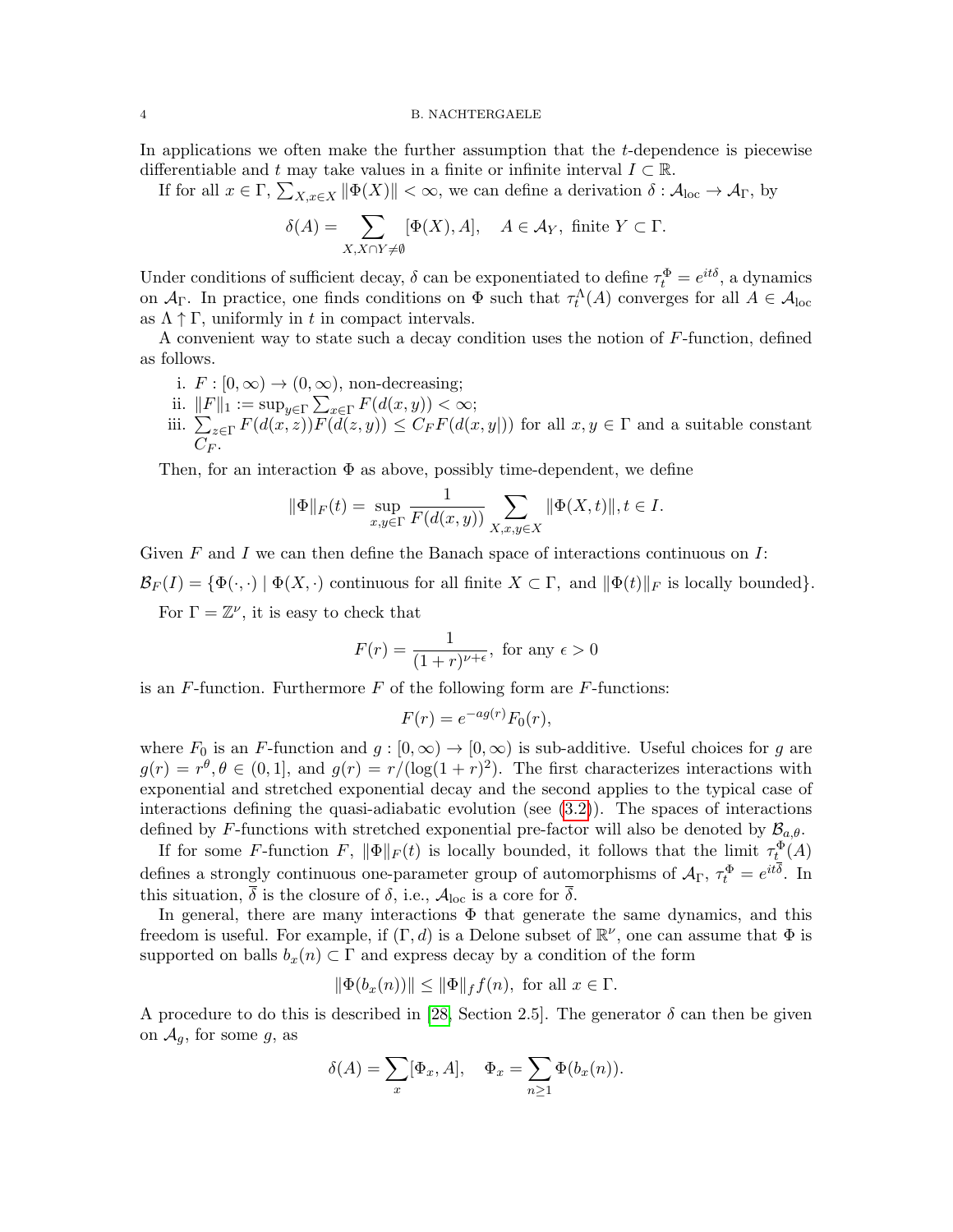For suitable f and g, there is h for which  $\delta(A) \in \mathcal{A}_h$ . A concrete example of practical use is the following. If  $f(n) = g(n) = e^{-an^{\theta}}$ , for  $a > 0$ , and  $\theta \in (0, 1]$ , one can take  $h(n) = e^{-a'n^{\theta}}$ , with  $a' < a$ .

2.3. Lieb-Robinson bounds. For interactions  $\Phi \in \mathcal{B}_F(\mathbb{R})$ , we have the following theorem.

<span id="page-4-1"></span>**Theorem 2.1** (Lieb-Robinson Bound). Let  $\Phi \in \mathcal{B}_F(I)$ , and X, Y finite subsets of  $\Gamma$  with  $X \cap Y = \emptyset$ . Then, for all  $\Lambda \subset \Gamma$ ,  $A \in \mathcal{A}_X$ ,  $B \in \mathcal{A}_Y$ , and  $t < s \in I$ , we have

<span id="page-4-0"></span>
$$
(2.2) \qquad \left\| \left[ \tau_{t,s}^{\Phi,\Lambda}(A), B \right] \right\| \leq C_F^{-1} 2\|A\| \|B\| \left( e^{2\int_s^t \|\Phi(r)\|_F dr} - 1 \right) \sum_{x \in X, y \in Y} F(d(x,y)).
$$

To prove this theorem one proves it first for finite  $\Lambda$ . The finite-volume result can then be used to prove the existence of the thermodynamic of the dynamics, which then also satisfies the bound stated in the theorem. It is worth noting that this result for the thermodynamic limit of the dynamics for quantum spin systems goes beyond the traditional approach [\[3,](#page-8-0)[33\]](#page-9-9) if one considers interactions in which all many-body terms may be non-vanishing. This is important for proving the locality properties of the quasi-adiabatic evolution (also known as the spectral flow). See [\[27\]](#page-9-10) for the details.

For time-independent interactions that decay exponentially, that is  $\Phi \in \mathcal{B}_F$ , with  $F(r)$  =  $e^{-ar}F_0$  for another F-function  $F_0$ , one easily recovers the original form of the Lieb-Robinson bounds. It suffices to estimate the sum in the right-hand side of [\(2.2\)](#page-4-0) as follows:

$$
\sum_{x \in X, y \in Y} F(d(x, y)) \le e^{-ad(X, Y)} \sum_{x \in X, y \in Y} F_0(d(x, y)) \le ||F_0||_1 \min(|X|, |Y|) e^{-ad(X, Y)}.
$$

Using the time-independence of  $\|\Phi\|_F$ , one then obtains immediately the usual exponential form:

$$
\begin{aligned} \left\| [\tau_t^{\Phi}(A), B] \right\| &\leq C_F^{-1} 2\|A\| \|B\| \left( e^{2|t| \|\Phi\|_F} - 1 \right) \|F_0\|_1 \min(|X|, |Y|) e^{-ad(X,Y)} \\ &\leq 2\|A\| \|B\| C_F^{-1} \|F_0\|_1 \min(|X|, |Y|) \left( e^{2|t| \|\Phi\|_F} - 1 \right) e^{-ad(X,Y)} \\ &\leq C\|A\| \|B\| \min(|X|, |Y|) e^{a(v_{LR}|t| - d(X,Y))}, \end{aligned}
$$

<span id="page-4-2"></span>with

$$
v_{LR} = 2a^{-1} ||\Phi||_F
$$
,  $C = 2C_F^{-1} ||F_0||_1$ .

I already mentioned the applications of Lieb-Robinson bounds to proving exponential clustering of gapped ground states and generalizations of the Lieb-Schultz-Mattis theorem to higher dimensions [\[13,](#page-9-1) [14,](#page-9-3) [24,](#page-9-4) [25\]](#page-9-11). In a few years after Hastings' rediscovery of Lieb-Robinson bounds, numerous applications appeared at an accelerating rate, in particular in quantum information theory and its applications to quantum many-body systems. In many cases they allow properties valid for finite systems to be extended to the thermodynamic limit by proving that they hold 'uniformly in the volume'. A basic example of this type is the following theorem, which provides a continuity estimate for the dependence of the infinite-system dynamics on the interaction Φ.

**Theorem 2.2** ( [\[27\]](#page-9-10)). Let  $\Phi, \Psi \in \mathcal{B}_F(I)$ ,  $X \subset \Gamma$  finite, and  $A \in \mathcal{A}_X$ . Then, for all  $s \leq t \in I$ ,

$$
\|\tau_{t,s}^{\Phi}(A)-\tau_{t,s}^{\Psi}(A)\| \le 2\|F\|_1 C_F^{-1}|X|\|A\||t-s|e^{2|t-s|\min(\|\Phi\|_F,\|\Psi\|_F)}\|\Phi-\Psi\|_F.
$$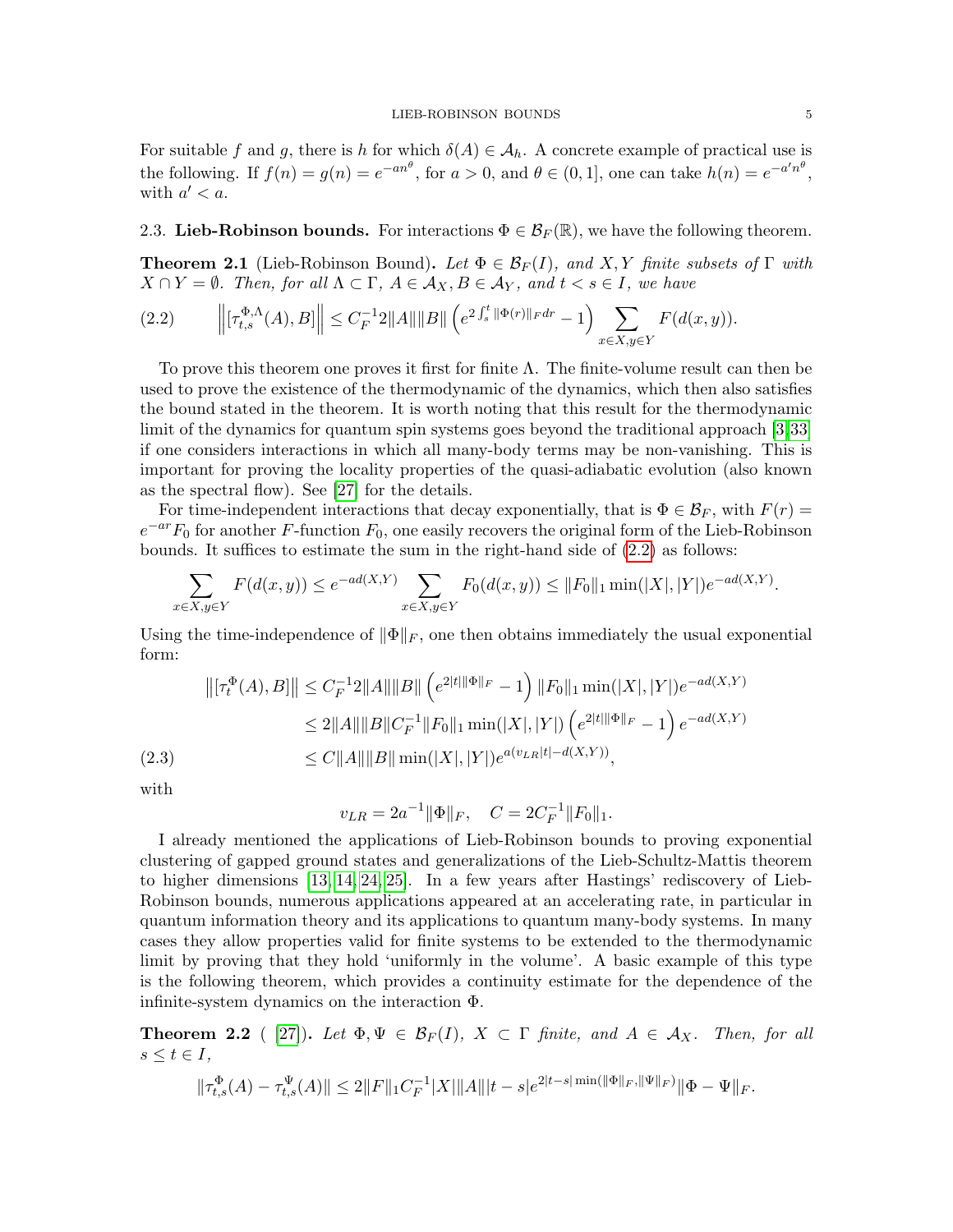The Lieb-Robinson bound of Theorem [2.1](#page-4-1) applies to interactions that decay as a power law with sufficiently large exponent. This suffices for proving the existence of the thermodynamic limit of the dynamics and some other applications but in other situations one wants something better. For example, for exponentially decaying interactions the bound [\(2.3\)](#page-4-2) shows the existence of a 'light cone' that contains the essential support of time-evolved local observables. To obtain an analogue of such a light cone for systems with power law interactions, a great deal of effort has been dedicated to improving the estimates in Lieb-Robinson bounds for such cases [\[10,](#page-9-12) [17,](#page-9-13) [19,](#page-9-14) [32,](#page-9-15) [35\]](#page-9-16). Another generalization with interesting applications concerns situations where  $X$  or  $Y$ , or both, are infinite [\[7,](#page-8-1) [30\]](#page-9-17).

### 3. Automorphic equivalence of gapped phases

Gapped ground state phases are represented by open regions in some space of models (interactions). Much attention has been given in recent years to the topological classification of these phases. Instead of the usual notion of order parameters to characterize an ordered phase in statistical mechanics, one uses topological invariants (Chern numbers, various indices) to classify the topological structure of interest. Regardless of whether one is interested specifically in topological order or more generally in gapped ground state phases including those characterized by so called Landau order, one needs a mathematical description of which models and their ground state(s) belong to the same phase.

Concretely, we would like to define an equivalence relation and identify phases with equivalence classes. Two seemingly different approaches have emerged in the literature. In the first, the emphasis is on parameter dependent model Hamiltonians. Two models are defined to represent the same gapped ground state phase if there is an interpolating curve of model Hamiltonians (interactions) along which the ground state gap satisfies a common positive lower bound. In the second, the focus is on the ground states themselves. Two states (which may or may not be assumed ground states of gapped Hamiltonians) are defined to belong to the same phase if there is a continuous family of sufficiently quasi-local automorphisms interpolating between them. Before investigating the relation between these two points of view, I give a precise formulation of each.

For concreteness, we will consider the class of interactions  $\Phi \in \mathcal{B}_F$ , for an F-function F on  $(\Gamma, d)$ , of stretched exponential form. Denote by  $\delta^{\Phi}$  the corresponding generator of the Heisenberg dynamics on  $A_{\Gamma}$ . Furthermore, we restrict to the case of a finite number of mutually disjoint pure ground states  $S^{\Phi} = {\omega_1, \ldots, \omega_n}$ . We say that the model defined by  $\Phi$  has gapped ground states with gap  $\gamma, \gamma > 0$ , if for all  $i = 1, \ldots, n$ , we have

(3.1) 
$$
\omega_i(A^*\delta^{\Phi}(A)) \ge \gamma \omega(A^*A), \text{ for all } A \in \mathcal{A}^{\text{loc}}, \text{ with } \omega_i(A) = 0.
$$

This is equivalent to saying that the GNS Hamiltonian for the system in the ground state  $\omega_i$  is a non-negative self-adjoint operator with a one-dimensional kernel and a spectral gap above zero of size  $\geq \gamma$ . Such ground states have been called locally unique gapped ground states by Tasaki [\[34\]](#page-9-18).

3.1. **Equivalence of interactions.** Suppose  $\Phi_0$  and  $\Phi_1$  are two interactions in the class  $\mathcal{B}_{a,\theta}$ , with ground state sets  $\mathcal{S}^{\Phi_0}$  and  $\mathcal{S}^{\Phi_1}$ , respectively.

<span id="page-5-0"></span>**Definition 3.1.** [\[8,](#page-8-2)[27\]](#page-9-10) The interactions  $\Phi_0$  and  $\Phi_1$  belong to the same phase if there exists a differentiable curve of interactions  $[0, 1] \ni s \mapsto \Phi(s)$  such that the following hold:

i. 
$$
\Phi(0) = \Phi_0, \Phi(1) = \Phi_1;
$$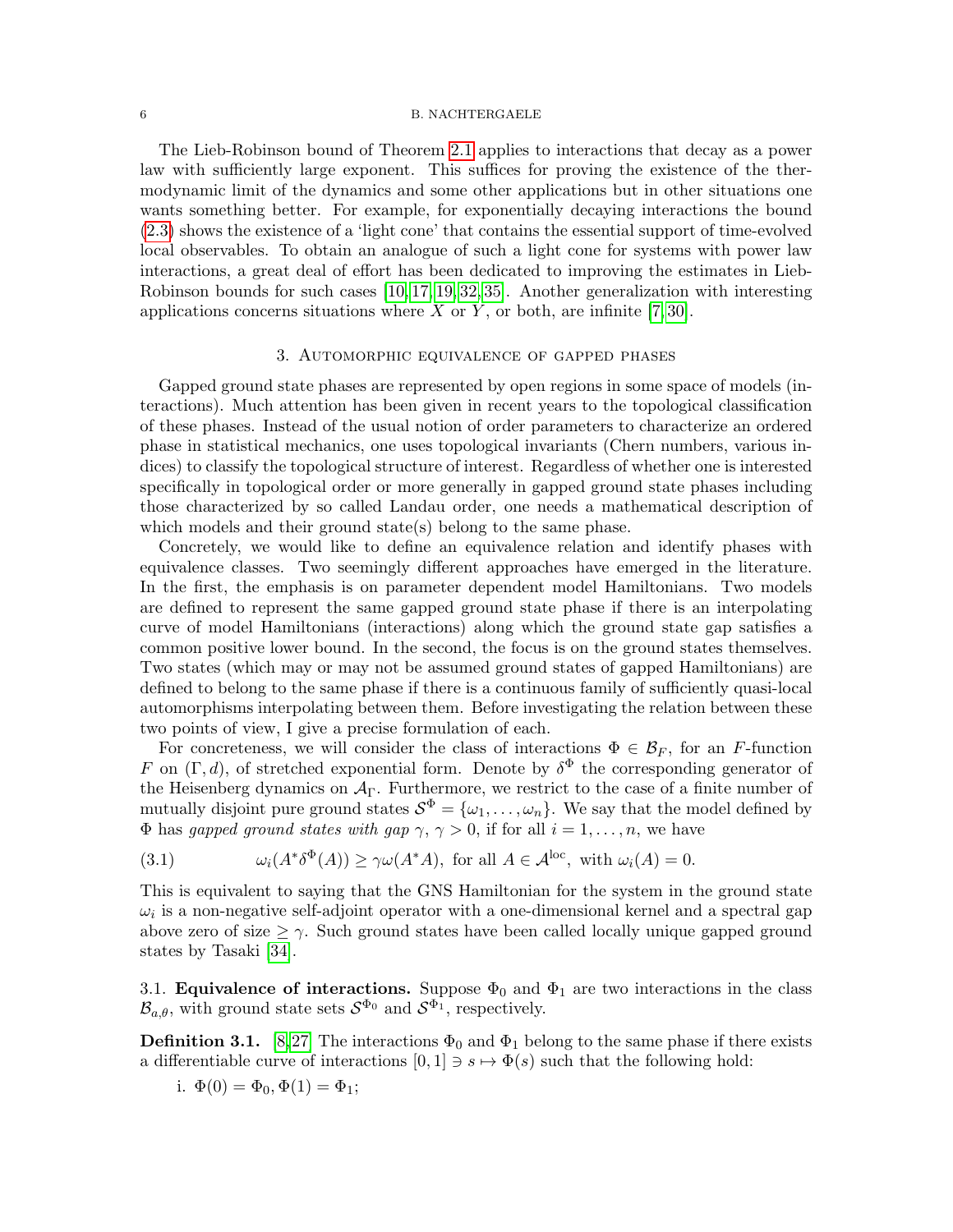- ii. There exists a constant  $\gamma' > 0$ , such that for all  $s \in [0,1]$   $\Phi(s)$  has gapped ground states with gap  $\gamma' > 0$ .
- iii. There exist  $a' > 0, \theta' \in (0, 1]$ , such that  $\Phi(\cdot) \in \mathcal{B}^1_{a', \theta'}([0, 1])$ , defined as the Banach space of interactions for which, with  $F(r) = e^{-a'r^{\theta'}} F_0(r)$ ,

$$
\sup_{x,y\in\Gamma}\frac{1}{F(d(x,y))}\sum_{\text{finite}X:x,y\in X}\left(\|\Phi(X,s)\|+|X|\|\Phi'(X,s)\|\right)
$$

is bounded by a bounded measurable function of s.

It is easy to show that 'belonging to the same phase' defines an equivalence relation on a set of interactions.

3.2. **Equivalence of states.** Suppose  $S_0$  and  $S_1$  are two finite sets of pure states of  $A_{\Gamma}$ .

<span id="page-6-0"></span>**Definition 3.2.** [\[1,](#page-8-3) [8\]](#page-8-2) The sets of states  $S_0$  and  $S_1$  are automorphically equivalent (in the stretched exponential locality class) if there exists a continuous curve of interactions  $[0, 1] \ni s \mapsto \Psi(s)$  such that the following hold:

- i. There exist  $a' > 0, \theta' \in (0, 1]$ , such that for all  $s \in [0, 1]$ ,  $\Psi(s) \in \mathcal{B}_{a', \theta'}$ ;
- ii.  $[0,1] \ni s \mapsto \Psi(s)$  is continuous in the norm of  $\mathcal{B}_{a',\theta'}([0,1])$ ;
- iii. The family of automorphisms  $\alpha_{s,0}$  generated by  $\Psi(s)$  satisfies

$$
\mathcal{S}_1 = \{ \omega \circ \alpha_{1,0} \mid \omega \in \mathcal{S}_0 \}.
$$

It is also straightforward to show that 'automorphic equivalence' defines an equivalence relation on sets of states.

3.3. Equivalent equivalences. We now show that the equivalence relations defined Definition [3.1](#page-5-0) on sets of interactions on the one hand and Definition [3.2](#page-6-0) on sets of states on the other hand are compatible in both directions.

**Theorem 3.3** (From equivalence of states to equivalent interactions). Let  $S_0$  be a set of mutually disjoint pure ground states with a gap bounded below by  $\gamma > 0$  for the dynamics with generator  $\delta_0$  defined by an interaction  $\Phi_0 \in \mathcal{B}_{a,\theta}$ , for some  $a > 0, \theta \in (0,1]$ . If a set of states  $S_1$  is automorphic equivalent to  $S_0$  in the stretched exponential locality class, then there exists a differentiable curve of interactions of class  $\mathcal{B}_{a',\theta'}^1([0,1])$ , for some  $a' > 0, \theta' \in (0,1]$ ,  $\Phi(s), s \in [0, 1],$  with  $\Phi(0) = \Phi_0$ , and such that  $\mathcal{S}_1$  are gapped ground states with gap bounded below by  $\gamma$  for the dynamics generated by  $\Phi(1)$ .

*Proof.* Since each  $\omega_0 \in \mathcal{S}_0$  is a gapped ground state with gap  $\geq \gamma$  for the dynamics generated by  $\delta_0$  defined in terms of an interaction  $\Phi(0)$ , we have

$$
\delta_0(A) = \sum_{X \subset \Gamma, X \cap \text{supp}(A) \neq \emptyset} [\Phi_0(X), A], \text{ for all } A \in \mathcal{A}^{\text{loc}},
$$

and

$$
\omega_i(A^*\delta_0(A)) \ge \gamma \omega_i(A^*A), \text{ for all } A \in \mathcal{A}^{\text{loc}}, \text{ with } \omega_i(A) = 0.
$$

Let  $\alpha_s, s \in [0,1]$ , be the curve of automorphisms implied by the automorphic equivalence of  $S_1$  with  $S_0$ , and define

$$
\delta_s = \alpha_s^{-1} \circ \delta_0 \circ \alpha_s, s \in [0, 1].
$$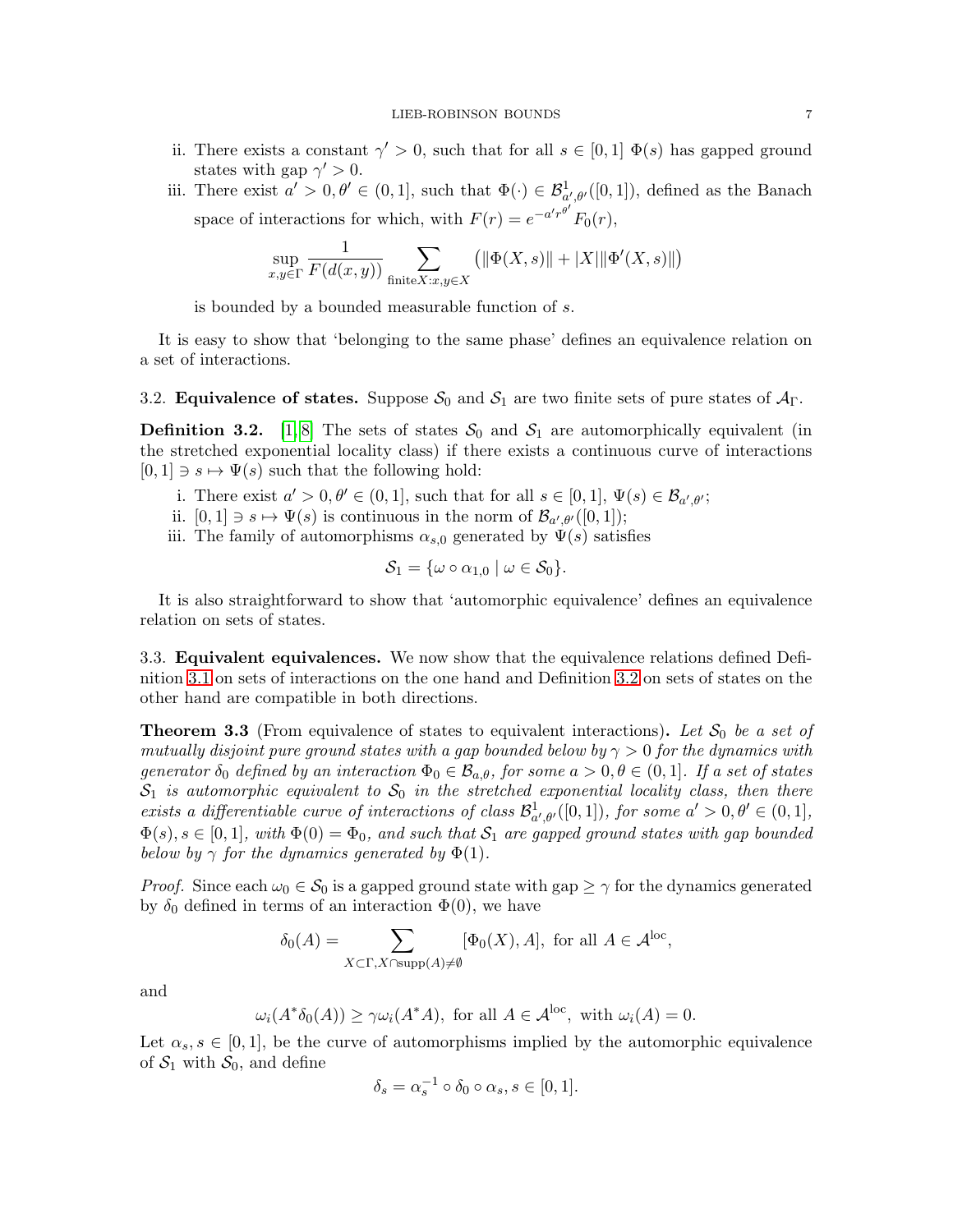It is straightforward to check that the action of the generator  $\delta_s$  on local observables A can be given as

$$
\delta_s(A) = \sum_{X \subset \Gamma, X \cap \text{supp}(A) \neq \emptyset} [\alpha_s^{-1}(\Phi_0(X)), A].
$$

The map  $X \mapsto \tilde{\Phi}(X, s) := \alpha_s^{-1}(\Phi_0(X))$  is not an interaction in the usual sense because  $\tilde{\Phi}(X, s)$  are generally not local. It is shown in [\[27,](#page-9-10) Section VI.E.2] how to construct a proper interaction of the stretched exponential class,  $\Phi(s)$ , that generates the correct infinite system dynamics, meaning  $\tau_t^{\Phi(s)} = \alpha_s^{-1} \circ \tau_t^{\Phi_0} \circ \alpha_s$ ,  $s \in [0,1], t \in \mathbb{R}$ . Of course,  $\Phi(s)$  also leads to the same generator  $\delta_s$ .

Then, using  $A_{\text{loc}} \subset A_f \subset \text{dom } \delta_s$ , and  $\alpha_s^{\pm 1}(A_f) \subset A_f$ , for suitable f, we can verify that the gap remains bounded below by  $\gamma$  along the curve (in fact, the gaps for each pure state are constant as a function of s). To see this, take  $A \in \mathcal{A}^{\rm loc}$ , such that  $\omega_s(A) = 0$ . Then, by the assumptions,  $\alpha_s(A) \in \text{dom } \delta_0$  and  $\omega_0(\alpha_s(A)) = 0$ , we have

$$
\omega_s(A^*\delta_s(A)) = \omega_0(\alpha_s(A^*)\alpha_s(\delta_s(A)))
$$
  
=  $\omega_0(\alpha_s(A^*)\delta_0(\alpha_s(A)))$   
 $\geq \gamma\omega_0(\alpha_s(A^*)\alpha_s(A))$   
=  $\gamma\omega_s(A^*A).$ 

This proves that  $\omega_1$  is a ground state for  $\delta_1$  and with the same gap as  $\omega_0$  for  $\delta_0$ , and  $\omega_s, s \in [0,1]$  are gapped ground states of the interpolating family  $\Phi^{(s)}$ . Since  $\omega_0 \in \mathcal{S}_0$  was arbitrary, this conclude the proof.

**Theorem 3.4** (From equivalent interactions to automorphic equivalence). Suppose  $s \mapsto$  $\Phi(s)$  is a differentiable curve of interactions of class  $\mathcal{B}^1_{a,\theta}([0,1])$ , such that there exists  $\gamma > 0$ and sets of mutually disjoint pure gapped ground states  $S_s$ ,  $s \in [0,1]$ , with gap bounded below by  $\gamma$ . Then, there exists a strongly continuous curve of automorphisms  $\alpha_s$  of class  $\mathcal{B}_{a',\theta'}([0,1])$ , such that

$$
\mathcal{S}_s = \{ \omega \circ \alpha_{s,0} \mid \omega \in \mathcal{S}_0 \}.
$$

Proof. For any differentiable curve of interactions one can define the Hastings generator of what is often referred to as the quasi-adiabatic evolution  $[1, 13, 15, 27]$  $[1, 13, 15, 27]$  $[1, 13, 15, 27]$  $[1, 13, 15, 27]$ . It is defined by transforming the following 'non-local interaction' into a standard interaction:

<span id="page-7-0"></span>
$$
\tilde{\Psi}(X,s) = \int_{-\infty}^{\infty} w_{\xi}(t) \int_0^t \tau_u^{(s)} \left( \frac{d}{ds} \Phi(X,s) \right) du \, dt.
$$

Here, there are in principle many possible choices for the function  $w_{\xi}(t)$ . A specific choice is the  $L^1$ -normalized positive function discussed in detail in [\[27,](#page-9-10) Section VI.B]. It satisfies

$$
(3.2) \t\t w_{\xi}(t) \le c\xi |t| e^{-\eta \frac{\xi|t|}{(\ln(\xi|t|))^2}}
$$

for some numerical constants  $c > 0$  and  $\eta > 2/7$ , and  $\xi$  is a parameter that needs to satisfy  $\xi \in (0, \gamma)$ . A larger value of  $\xi$  generally leads to better locality properties for the automorphisms  $\alpha_s$  generated by the  $\Psi(s)$ . See [\[27,](#page-9-10) Section VI] for an in depth discussion. The upshot is that the curve  $\alpha_s$  is generated by a 'time-dependent' interaction  $\Psi(s)$  of a stretched exponential decay class:

$$
\frac{d}{ds}\alpha_s(A) = i\alpha_s(\delta^{\Psi(s)}(A)), A \in \mathcal{A}^{\text{loc}}.
$$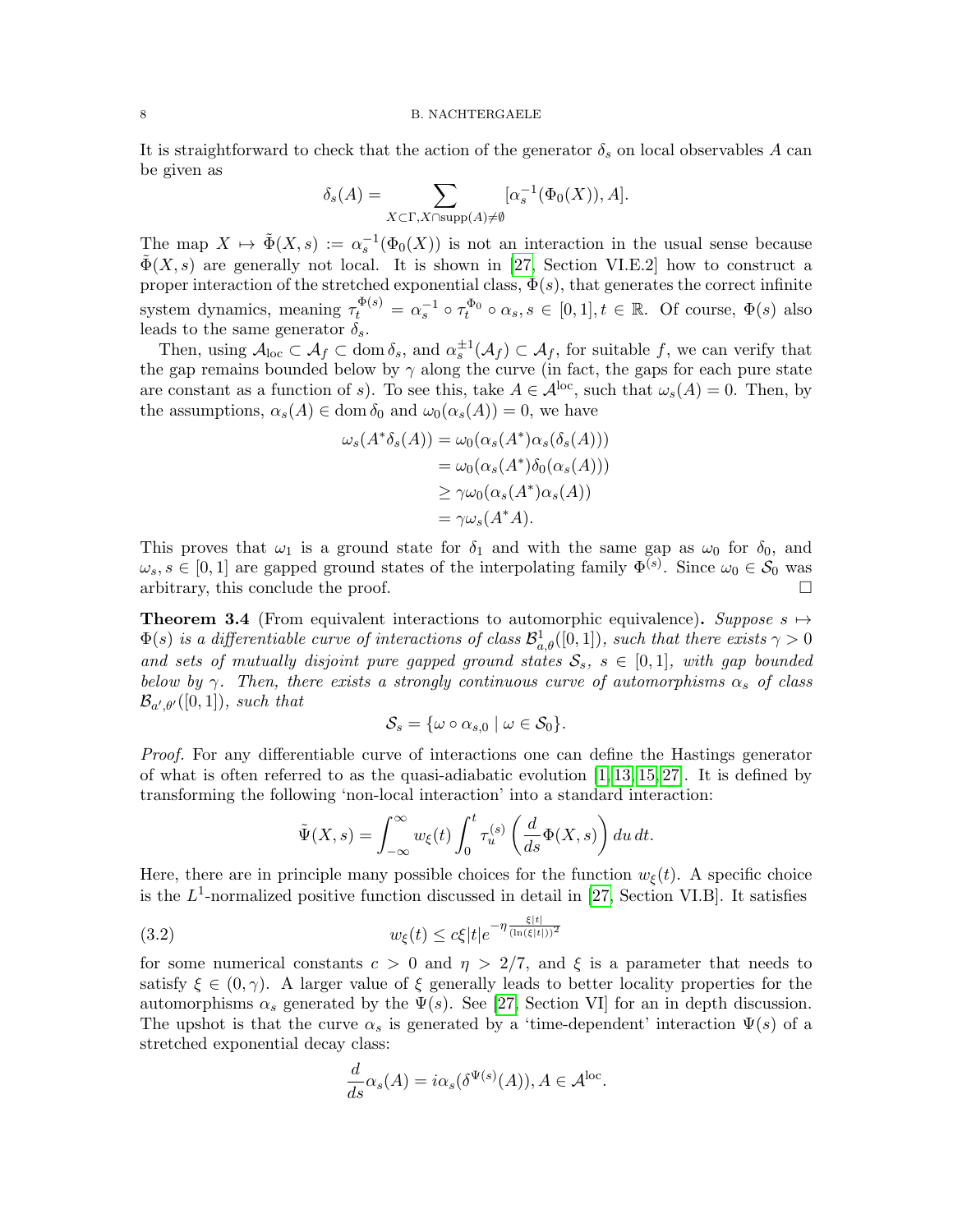#### LIEB-ROBINSON BOUNDS 9

The crucial property of Hastings' quasi-adiabatic evolution  $\alpha_s$  is then that for any  $\omega_0 \in \mathcal{S}_0$ ,  $\omega_s := \omega_0 \circ \alpha_s \in \mathcal{S}_s$ , which proves the automorphic equivalence of the sets of states  $\mathcal{S}_0$  and  $\mathcal{S}_1$ .

## 4. Remarks

There are a number of topics closely related to the notion of gapped ground state phase discussed in this paper that I have not discussed. The first obvious question one would raise in connection to the gapped phases is their stability. Are the interactions that lead to gapped ground states part of an open set of interactions for which the gap persists? This type of stability property has been the goal of much research over the past several decades. Some recent approaches include [\[9,](#page-8-4) [12,](#page-9-20) [36\]](#page-9-21). A very successful approach that uses Lieb-Robinson bounds at its core is the Bravyi-Hastings-Michalakis strategy of [\[4,](#page-8-5) [5,](#page-8-6) [20\]](#page-9-22) further developed in [\[28,](#page-9-8) [29\]](#page-9-23).

For concreteness and brevity, I focused the discussion on quantum spin systems, but note that Lieb-Robinson bounds and automorphic equivalence can be proved and applied in the same way for lattice fermion systems [\[2,](#page-8-7) [6,](#page-8-8) [14,](#page-9-3) [21,](#page-9-24) [26,](#page-9-25) [31\]](#page-9-26).

## **ACKNOWLEDGEMENTS**

As so many others, I continue to draw inspiration from Elliott Lieb's pathbreaking work on quantum lattice systems. This acknowledgement is too short to do justice to the profound influence Elliott has had on my way of doing mathematical physics. Of the many collaborators with whom I had the pleasure of working on the topics discussed in this paper, I want to acknowledge two in particular: Robert Sims (U Arizona) and Amanda Young (TU Munich & MCQST).

### FUNDING

This paper is based upon work supported by the National Science Foundation under grant DMS–2108390.

### **REFERENCES**

- <span id="page-8-3"></span>[1] S. Bachmann, S. Michalakis, B. Nachtergaele, and R. Sims, Automorphic equivalence within gapped phases of quantum lattice systems. Comm. Math. Phys. 309 (2012), 835–871
- <span id="page-8-7"></span>[2] C. Bourne and Y. Ogata, The classification of symmetry protected topological phases of one-dimensional fermion systems. Forum of Mathematics, Sigma 9 (2021), E25
- <span id="page-8-0"></span>[3] O. Bratteli and D. W. Robinson, Operator algebras and quantum statistical mechanics. 2 edn., 2, Springer Verlag, 1997
- <span id="page-8-5"></span>[4] S. Bravyi, M. Hastings, and S. Michalakis, Topological quantum order: stability under local perturbations. J. Math. Phys. 51 (2010), 093512
- <span id="page-8-6"></span>[5] S. Bravyi and M. B. Hastings, A short proof of stability of topological order under local perturbations. Commun. Math. Phys. 307 (2011), 609
- <span id="page-8-8"></span>[6] J.-B. Bru and W. de Siquiera Pedra, Lieb-Robinson bounds for multi-commutators and applications to response theory. Springer Briefs in Mathematical Physics 13, Springer Nature, 2017
- <span id="page-8-1"></span>[7] M. Cha, P. Naaijkens, and B. Nachtergaele, On the stability of charges in infinite quantum spin systems. Commun. Math. Phys. 373 (2020), 219–264
- <span id="page-8-2"></span>[8] X. Chen, Z.-C. Gu, and X.-G. Wen, Local unitary transformation, long-range quantum entanglement, wave function renormalization, and topological order. Phys. Rev. B 82 (2010), no. 15, 155138
- <span id="page-8-4"></span>[9] W. De Roeck and M. Salmhofer, Persistence of exponential decay and spectral gaps for interacting fermions. Commun. Math. Phys. 365 (2019), 773–796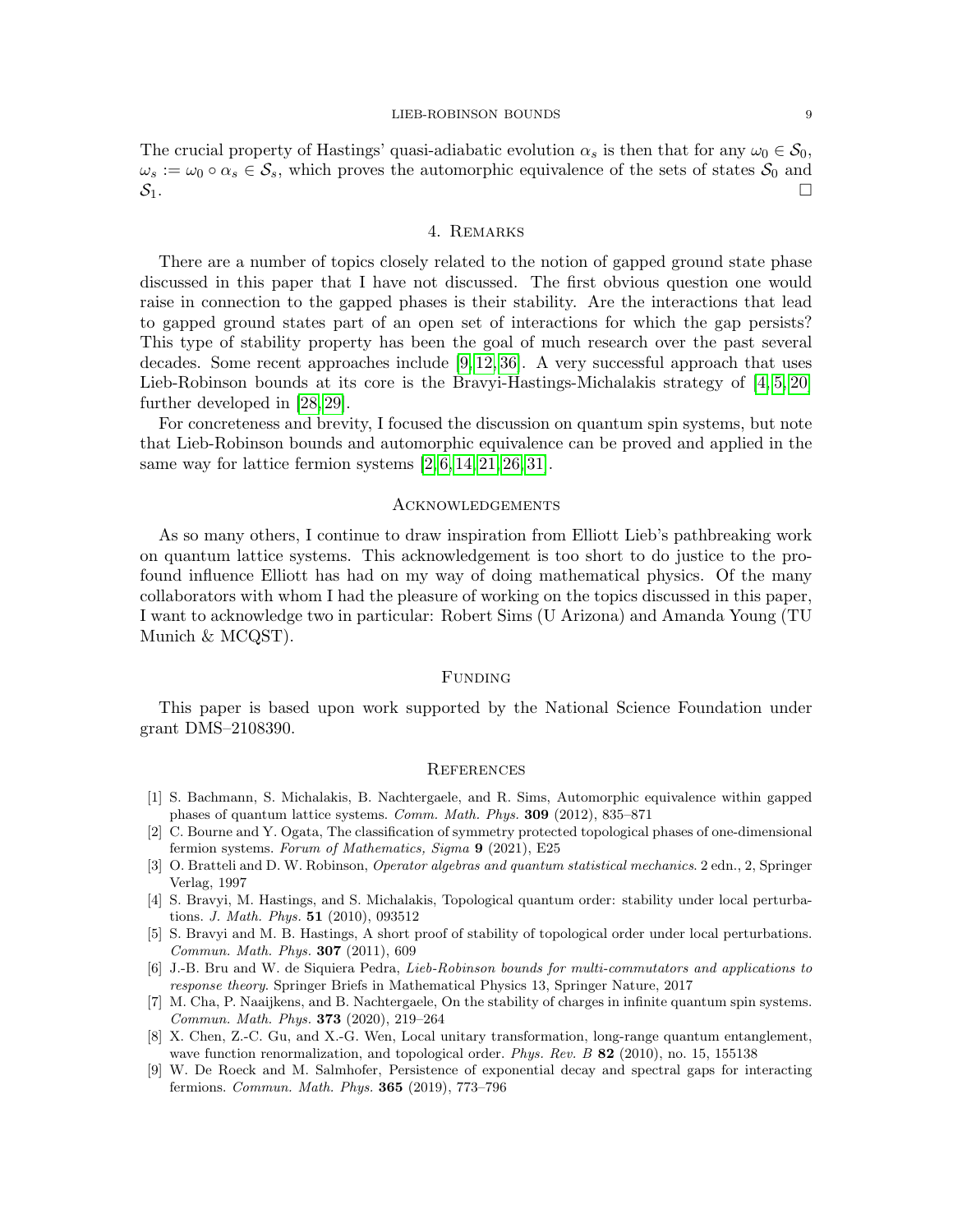- <span id="page-9-12"></span>[10] D. V. Else, F. Machado, C. Nayak, and N. Y. Yao, An improved Lieb-Robinson bound for many-body Hamiltonians with power-law interactions. Phys. Rev. A 101 (2020), 022333
- <span id="page-9-2"></span>[11] K. Fredenhagen, A remark on the cluster theorem. Commun. Math. Phys. 97 (1985), 461–463
- <span id="page-9-20"></span>[12] J. Fröhlich and A. Pizzo, Lie-Schwinger block-diagonalization and gapped quantum chains. Commun. Math. Phys. **375** (2020), 2039–2069
- <span id="page-9-1"></span>[13] M. B. Hastings, Lieb-Schultz-Mattis in higher dimensions. Phys. Rev. B 69 (2004), 104431
- <span id="page-9-3"></span>[14] M. B. Hastings and T. Koma, Spectral gap and exponential decay of correlations. Commun. Math. Phys. 265 (2006), 781-804
- <span id="page-9-19"></span>[15] M. B. Hastings and X. G. Wen, Quasi-adiabatic continuation of quantum states: The stability of topological ground-state degeneracy and emergent gauge invariance. Phys. Rev.  $B$  72 (2005), 045141
- <span id="page-9-7"></span>[16] A. Kapustin and N. Sopenko, Local Noether theorem for quantum lattice systems and topological invariants of gapped states. 2022, arXiv:2201.01327
- <span id="page-9-13"></span>[17] T. Kuwahara and K. Saito, Strictly linear light cones in long-range interacting systems of arbitrary dimensions. Phys. Rev. X 10 (2020), 031010
- <span id="page-9-0"></span>[18] E. Lieb and D. Robinson, The finite group velocity of quantum spin systems. Commun. Math. Phys. 28 (1972), 251–257
- <span id="page-9-14"></span>[19] T. Matsuta, T. Koma, and S. Nakamura, Improving the Lieb–Robinson bound for long-range interactions. Ann. H. Poincaré  $18$  (2017), 519–528
- <span id="page-9-22"></span>[20] S. Michalakis and J. Zwolak, Stability of frustration-free Hamiltonians. Commun. Math. Phys. 322 (2013), 277–302
- <span id="page-9-24"></span>[21] A. Moon and B. Nachtergaele, Stability of gapped ground state phases of spins and fermions in one dimension. J. Math. Phys. 59 (2018), 091415
- <span id="page-9-5"></span>[22] A. Moon and Y. Ogata, Automorphic equivalence within gapped phases in the bulk. J. Funct. Analysis 278 (2020), 108422
- <span id="page-9-6"></span>[23] B. Nachtergaele, V. Scholz, and R. F. Werner, Local approximation of observables and commutator bounds. In Operator methods in mathematical physics, edited by J. Janas, P. Kurasov, A. Laptev, and S. Naboko, pp. 143–149, Operator Theory: Advances and Applications 227, Birkäuser Verlag, 2013
- <span id="page-9-4"></span>[24] B. Nachtergaele and R. Sims, Lieb-Robinson bounds and the exponential clustering theorem. Commun. Math. Phys. 265 (2006), 119–130
- <span id="page-9-11"></span>[25] B. Nachtergaele and R. Sims, A multi-dimensional Lieb-Schultz-Mattis theorem. Commun. Math. Phys. 276 (2007), 437–472
- <span id="page-9-25"></span>[26] B. Nachtergaele, R. Sims, and A. Young, Lieb-Robinson bounds, the spectral flow, and stability for lattice fermion systems. In Mathematical results in quantum physics, edited by F. Bonetto, D. Borthwick, E. Harrell, and M. Loss, pp. 93–115, Contemporary Mathematics 717, Amer. Math. Soc., 2018
- <span id="page-9-10"></span>[27] B. Nachtergaele, R. Sims, and A. Young, Quasi-locality bounds for quantum lattice systems. I. Lieb-Robinson bounds, quasi-local maps, and spectral flow automorphisms. J. Math. Phys. 60 (2019), 061101
- <span id="page-9-8"></span>[28] B. Nachtergaele, R. Sims, and A. Young, Quasi-locality bounds for quantum lattice systems and perturbations of gapped ground states II. Perturbations of frustration-free spin models with gapped ground states. Ann. H. Poincaré  $(2021)$
- <span id="page-9-23"></span>[29] B. Nachtergaele, R. Sims, and A. Young, Stability of the bulk gap for frustration-free topologically ordered quantum lattice systems. 2021, arXiv:2102.07209
- <span id="page-9-17"></span>[30] Y. Ogata, A derivation of braided C<sup>\*</sup>-tensor categories from gapped ground states satisfying the approximate Haag duality. 2021, arXiv:2106.15741
- <span id="page-9-26"></span>[31] Y. Ogata, An invariant of symmetry protected topological phases with on-site finite group symmetry for two-dimensional Fermion systems. 2021, arXiv:2110.04672
- <span id="page-9-15"></span>[32] P. Richerme, Z.-X. Gong, A. Lee, C. Senko, J. Smith, M. Foss-Feig, S. Michalakis, A. Gorshkov, and C. Monroe, Non-local propagation of correlations in quantum systems with long-range interactions. Nature 511 (2014), 198
- <span id="page-9-9"></span>[33] B. Simon, *The statistical mechanics of lattice gases.* 1, Princeton University Press, 1993
- <span id="page-9-18"></span>[34] H. Tasaki, The Lieb-Schultz-Mattis theorem: A topological point of view. 2022, arXiv:2202.06243
- <span id="page-9-16"></span>[35] M. Tran, A. Guo, C. Baldwin, A. Ehrenberg, A. Gorshkov, and A. Lucas, The Lieb-Robinson light cone for power-law interactions. 2021, arXiv:2103.15828
- <span id="page-9-21"></span>[36] D. A. Yarotsky, Ground states in relatively bounded quantum perturbations of classical lattice systems. Commun. Math. Phys. 261 (2006), 799–819